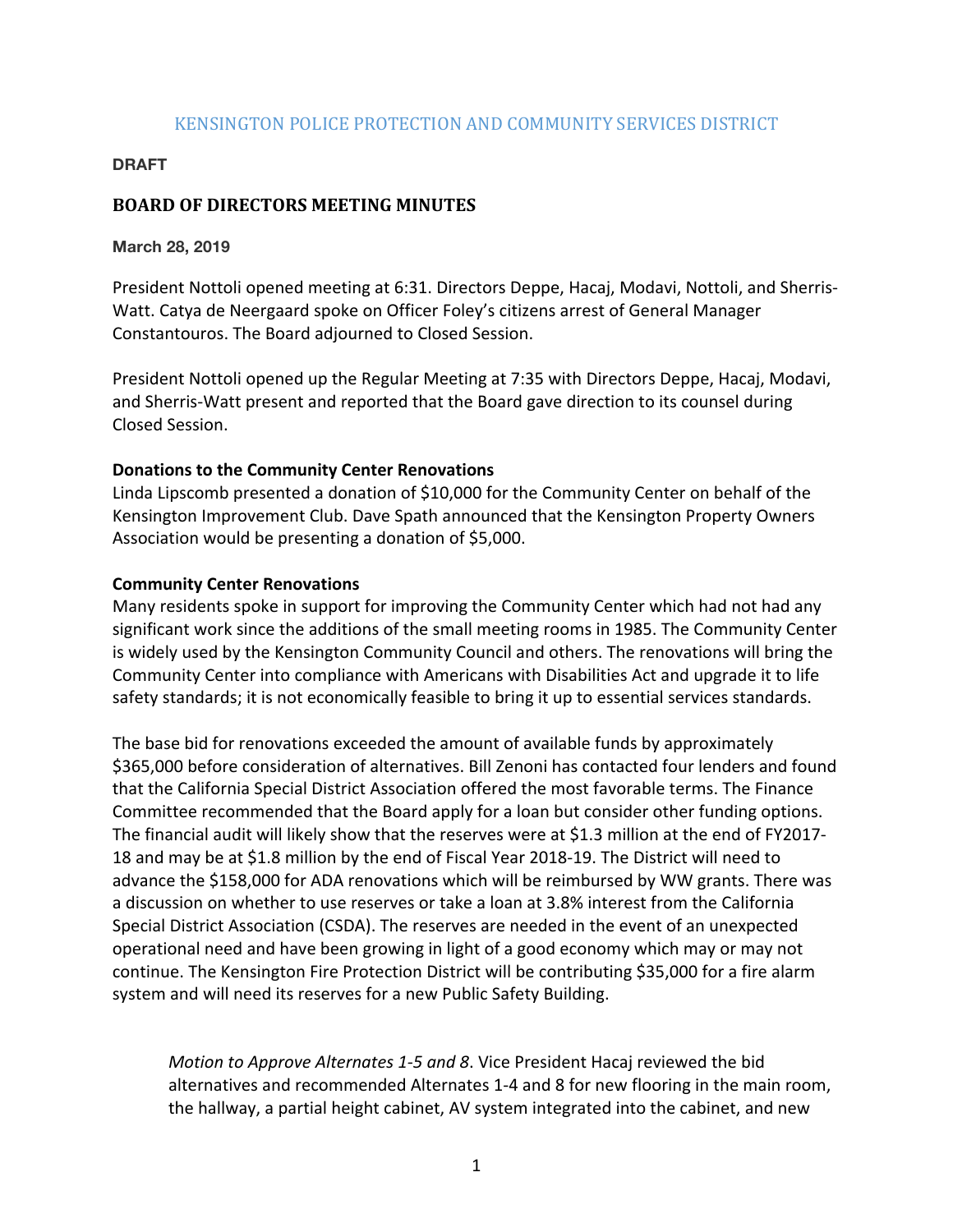ceiling tile in the main room but not Alternates 5-7 for approximately \$125,000. Vice-President Hacaj moved that Alternates 1-5 and 8 be approved, and Director Deppe seconded the motion. Directors Deppe, Hacaj, Nottoli and Sherris-Watt voted for the motion. Director Modavi voted present. The motion passed 4-0.

*Motion to Extend the Meeting to 10:15.* At 9:45, President Nottoli made and Director Sherris-Watt seconded a motion to extend the meeting to 10:15. Directors Deppe, Hacaj, Modavi, Nottoli, and Sherris-Watt voted in favor of the motion.

*Motion to Move \$150,000 From Reserves to Capital Fund.* General Manager Constantouros asked the Board to transfer \$150,000 from Reserves to the Capital account. Director Sherris-Watt explained that this transfer had been recommended by the Finance Committee at its June 22, 2017 meeting but the transfer had not been made. Director Sherris-Watt made and Director Deppe seconded a motion to move \$150,000 from reserves into the capital fund for the Community Center. Directors Deppe, Hacaj, Nottoli, and Sherris-Watt voted in favor of the motion; Director Modavi voted present. The motion passed 4-0.

*Motion to Adopt Resolution 2019-01: A Resolution Authorizing the Execution and Delivery of A Lease Agreement and Site Lease and Authorizing and Directing Certain Actions In Connection Therewith*. Director Hacaj moved to adopt Resolution 2019-01: A Resolution Authorizing the Execution and Delivery of A Lease Agreement and Site Lease and Authorizing and Directing Certain Actions In Connection Therewith to authorize a loan of \$250,000 and amend the draft Resolution to reflect the terms of the loan and state that any remaining necessary funds to be taken from reserves. Director Sherris-Watt seconded the motion; Directors Deppe, Hacaj, Nottoli and Sherris-Watt voted in favor and Director Modavi voted present. The motion passed 4-0.

#### **Arlington Church Rental Agreement**

*Motion to Approve Lease with Arlington Church.* President Nottoli moved to approve the lease with Arlington Church and Director Sherris-Watt seconded the motion. Directors Deppe, Hacaj, Nottoli and Sherris-Watt voted to approve the lease. Director Modavi voted no. The motion passed 4-1.

**Presentation by Fire Board Directors Nagel and Dommer Regarding the Public Safety Building** Kensington Fire Protection District Vice President Dommer and Director Nagel renovating the building at the current site or building a new building in the park.

Several residents suggested alternative sites and noted that the center of town would be closer

*Motion to Extend Meeting to 10:45.* At 10:15, President Nottoli moved and Director Sherris-Watt seconded a motion to extend the meeting to 10:45. Directors Deppe, Hacaj, Modavi, Nottoli and Sherris-Watt voted for the motion which passed 5-0.